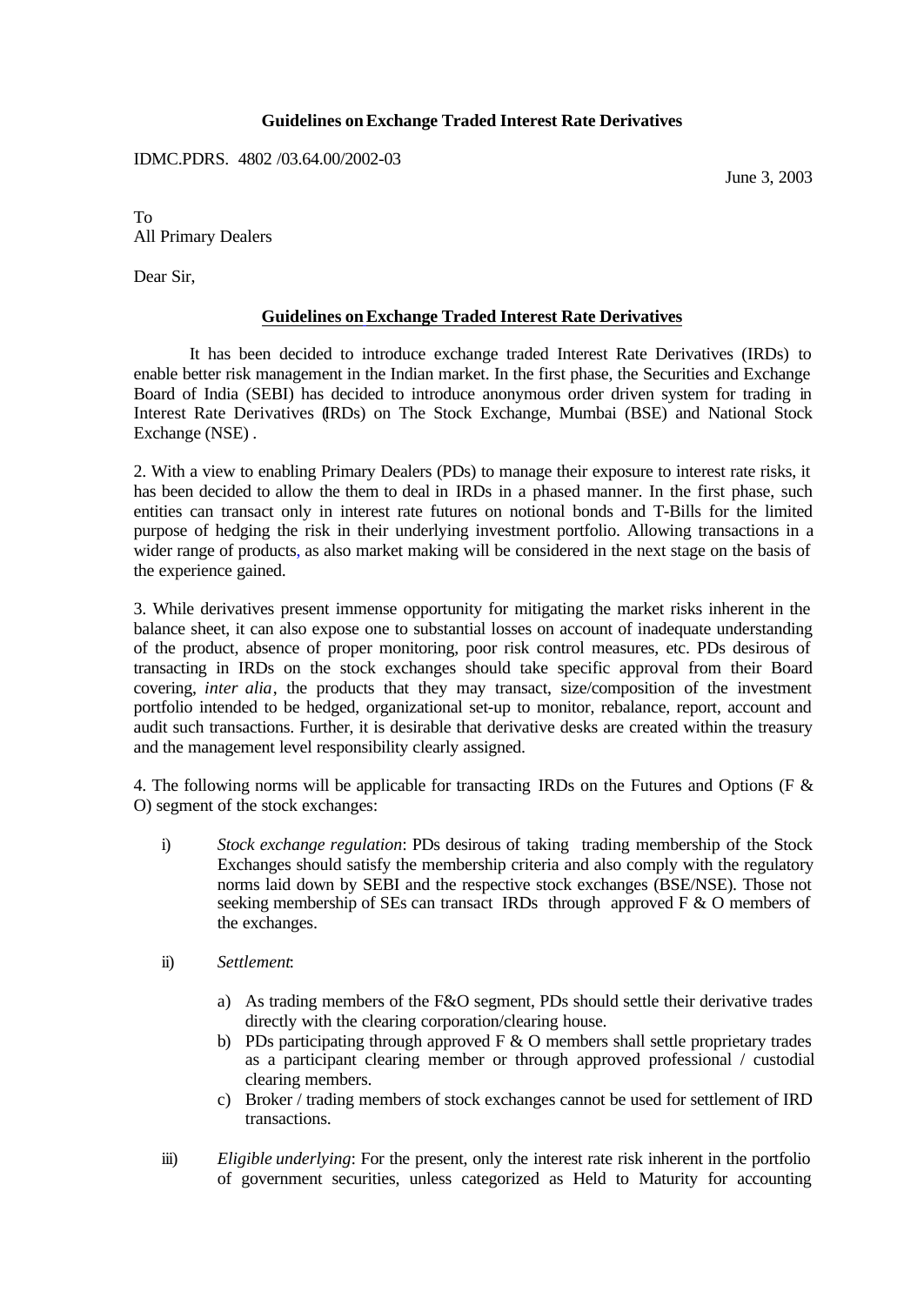purposes, can be hedged. For this purpose, the securities intended to be hedged must be identified and carved out for monitoring purposes.

- iv) *Hedge criteria:* Interest Rate Derivative transactions undertaken on the exchanges shall be deemed as hedge transactions, if and only if,
	- a) The hedge is clearly identified with the underlying government securities in the investment portfolio.
	- b) The effectiveness of the hedge can be reliably measured
	- c) The hedge is assessed on an ongoing basis and is "highly effective" throughout the period.
- v) *Hedge Effectiveness* : The hedge will be deemed to be "highly effective" if at inception and throughout the life of the hedge, changes in the marked to market value of the hedged items with reference to the marked to market value at the time of the hedging are "almost fully offset" by the changes in the marked to market value of the hedging instrument and the actual results are within a range of 80% to 125%. If changes in the marked to market values are outside the 80% -125% range, then the hedge would not be deemed to be highly effective. The hedged portion of the investment portfolio should be notionally marked to market,

at least at monthly intervals, for evaluating the efficacy of the hedge transaction.

- vi) *Accounting*: The Accounting Standards Board of the Institute of Chartered Accountants of India (ICAI) is in the process of developing a comprehensive Accounting Standard covering various types of financial instruments including accounting for trading and hedging. However, as the formulation of the Standard is likely to take some time, the Institute has brought out a Guidance Note on Accounting for Equity Index Futures as an interim measure. Till ICAI comes out with a comprehensive Accounting Standard, PDs may follow the above guidance note *mutatis mutandis* for accounting of interest rate futures also. However, since PDs are being permitted to hedge their underlying portfolio which is subject to periodical mark to market, the following norms will apply
	- a) If the hedge is "highly effective", the gain or loss on the hedging instruments and hedged portfolio may be set off and any net gain / loss treated as per the accounting practice adopted for the investment portfolio.
	- b) If the hedge is not found to be "highly effective" no set off will be allowed and the underlying securities will be marked to market as per the accounting practices adopted for the portfolio.
	- c) Trading position in futures is not allowed. However, a hedge may be temporarily rendered as not "highly effective". Under such circumstances, the relevant futures position will be deemed as a trading position. All deemed trading positions should be marked to market as a portfolio on a daily basis and losses should be provided for and gains, if any, should be ignored for the purpose of Profit & Loss Account. PDs should strive to restore their hedge effectiveness at the earliest.
	- d) Any gains realized from closing out / settlement of futures contracts can not be taken to Profit & Loss account but carried forward as "Other Liability" and utilized for meeting depreciation provisions on the investment portfolio.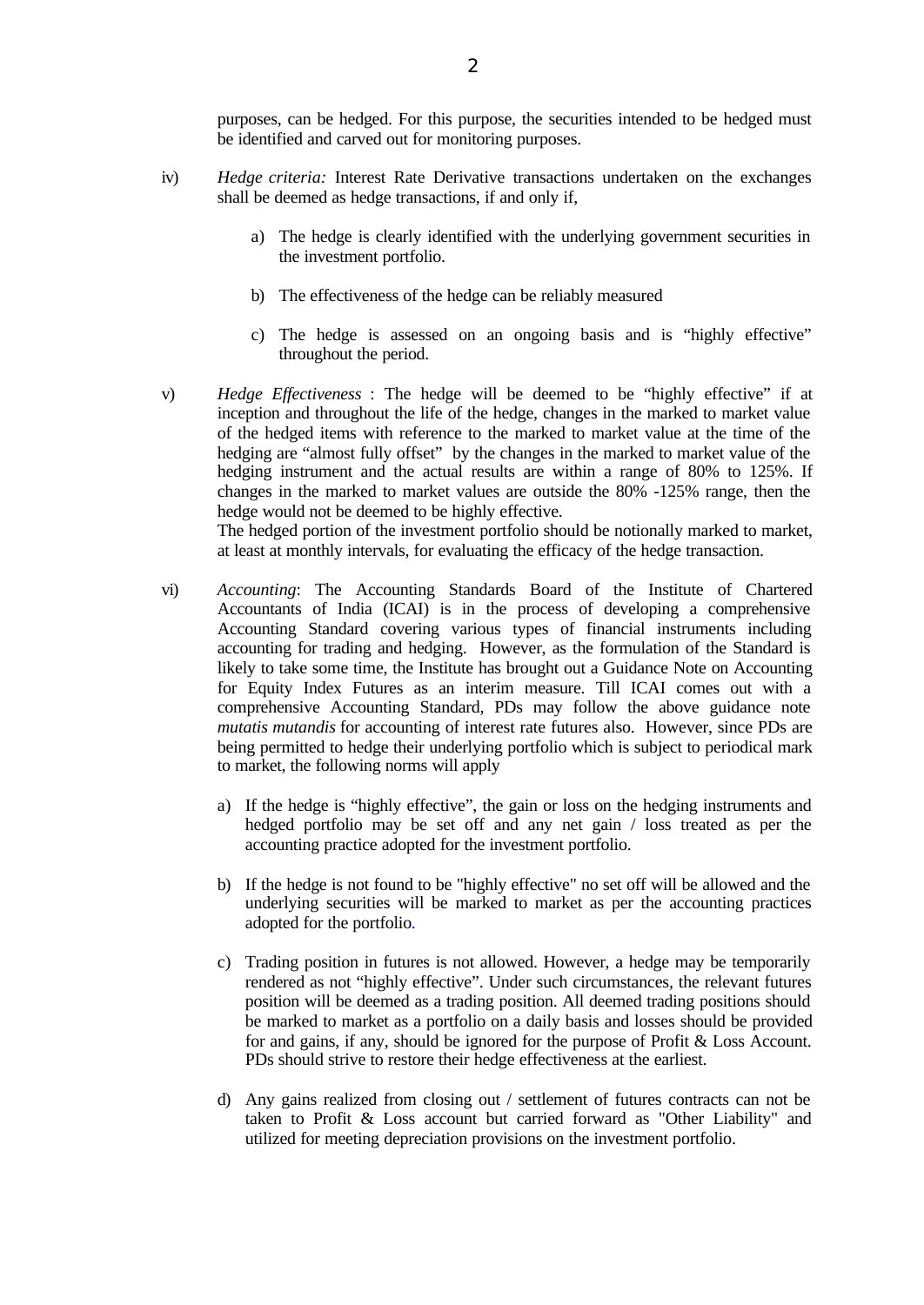vii) *Capital Adequacy* : The net notional principal amount in respect of futures position with same underlying and settlement dates should be multiplied by the conversion factor given below to arrive at the credit equivalent:

| <b>Original Maturity</b>         | <b>Conversion Factor</b> |  |  |  |
|----------------------------------|--------------------------|--|--|--|
| Less than one year               | $0.5$ per cent           |  |  |  |
| One year and less than two years | 1.0 per cent             |  |  |  |
| For each additional year         | 1.0 per cent             |  |  |  |

The credit equivalent thus obtained shall be multiplied by the applicable risk weight of 100%.

- viii) *ALM classification:* Interest rate futures are treated as a combination of a long and short position in a notional government security. The maturity of a future will be the period until delivery or exercise of the contract, as also the life of the underlying instrument. For example, a short position in interest rate future for Rs. 50 crore [delivery date after 6 months, life of the notional underlying government security  $3\frac{1}{2}$ years] is to be reported as a risk sensitive asset under the 3 to 6 month bucket and a risk sensitive liability in four years i.e. under the 3 to 5 year bucket.
- ix) *Use of brokers*: The existing norm of 5% of total transactions during a year as the aggregate upper contract limit for each of the approved brokers should be observed by PDs who participate through approved  $F \& O$  members of the exchanges.
- x) *Client Trades* :PDs who are trading members of the Stock Exchanges may have to put up margins on behalf of their non-institutional client trades. Such margins are required to be collected upfront from the respective clients. PDs are not permitted to pay up margins on behalf of their client trades and incur overnight credit exposure to their clients. In so far as the intra day exposures on clients for margins are concerned, the PDs should be conscious of the underlying risks in such exposures.
- xi) *Disclosures:* The PDs undertaking interest rate derivatives on exchanges may disclose as a part of the notes on accounts to balance sheets the following details:

|        |                                                                                                                                                                         | (Rs. Crores) |  |
|--------|-------------------------------------------------------------------------------------------------------------------------------------------------------------------------|--------------|--|
| Sr.No. | Particulars                                                                                                                                                             | Amount       |  |
| 1      | Notional principal amount of exchange traded<br>interest rate derivatives undertaken during the year<br>(instrument-wise)<br>a)<br>b)<br>$\mathbf{c})$                  |              |  |
| 2      | Notional principal amount of exchange<br>traded<br>interest rate derivatives outstanding as on 31 <sup>st</sup> March<br>(instrument-wise)<br>a)<br>b)<br>$\mathbf{c})$ |              |  |
| 3      | Notional principal amount of exchange traded<br>interest rate derivatives outstanding and not "highly"<br>effective" (instrument-wise)<br>a)<br>b)<br>c)                |              |  |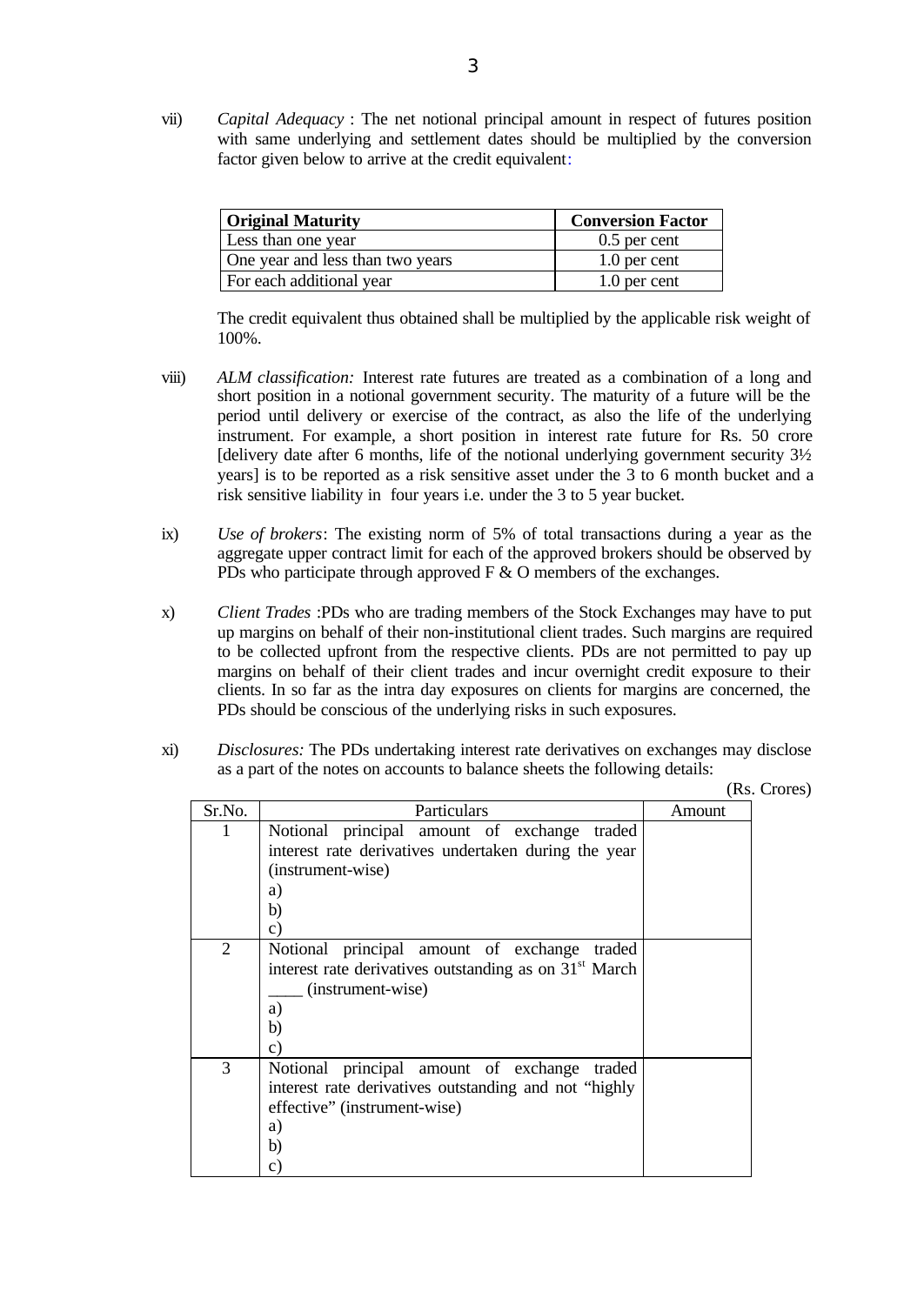| 4 | Mark-to-market value of exchange traded interest<br>rate derivatives outstanding and not "highly<br>effective" (instrument-wise) |  |
|---|----------------------------------------------------------------------------------------------------------------------------------|--|
|   | a)<br>b)<br>$\mathcal{C}$                                                                                                        |  |

xii) *Reporting:* Primary dealers should submit a monthly statement to IDM Cell as per the enclosed format.

5. The above guidelines are subject to review based on the feedback and experience.

6. These guidelines may be placed before the Board of Directors for formulating the policy, framework and appropriate risk control measures before the regulated entities undertake trades in interest rate futures on the stock exchanges.

7. Please acknowledge receipt.

Yours faithfully,

## **(Charan Singh) Director**

## MONTHLY RETURN ON EXCHANGE TRADED INTEREST RATE FUTURES

Name of the PD:

As on last working day of the month:

I. Analysis of outstanding futures position :

| Settlement dates of the Underlying          | interest   Number of Contracts   Open                           | Interest         |
|---------------------------------------------|-----------------------------------------------------------------|------------------|
| Futures                                     | Contract rate exposure of the utstanding in the position of the |                  |
| outstanding in the books   futures contract | <b>books</b>                                                    | futures contract |

II. Activity during the month :

| $NPA^*$ of the futures $NPA^*$ entered into $NPA^*$ of the futures $NPA^*$ outstanding at the |                                                                                        |                    |                                                                                             |  |  |
|-----------------------------------------------------------------------------------------------|----------------------------------------------------------------------------------------|--------------------|---------------------------------------------------------------------------------------------|--|--|
| contract outstanding during the month                                                         |                                                                                        |                    | contract reversed end of the month                                                          |  |  |
|                                                                                               | at the beginning of (settlement date / $\frac{1}{2}$ during the month (settlement date |                    |                                                                                             |  |  |
|                                                                                               |                                                                                        |                    | the month (settlement   underlying interest   (settlement date /   underlying interest rate |  |  |
|                                                                                               |                                                                                        |                    | date / underlying rate exposure wise underlying interest exposure wise break up)            |  |  |
| interest rate exposure break up)                                                              |                                                                                        | rate exposure wise |                                                                                             |  |  |
| wise break up)                                                                                |                                                                                        | break up)          |                                                                                             |  |  |
|                                                                                               |                                                                                        |                    |                                                                                             |  |  |

II. Analysis of "highly effective" hedges:

| Size<br>of | the Change  |                                      | in Change | in $PV01**$ of the PV01 <sup>**</sup> of the |       |          |         |
|------------|-------------|--------------------------------------|-----------|----------------------------------------------|-------|----------|---------|
| underlying |             | $MTM***$ value of $MTM***$           |           | value underlying                             |       | hedging  | futures |
| investment | the         | underlying of the futures investment |           |                                              |       | position |         |
| portfolio  | being hedge |                                      |           | portfolio position since portfolio           | being |          |         |